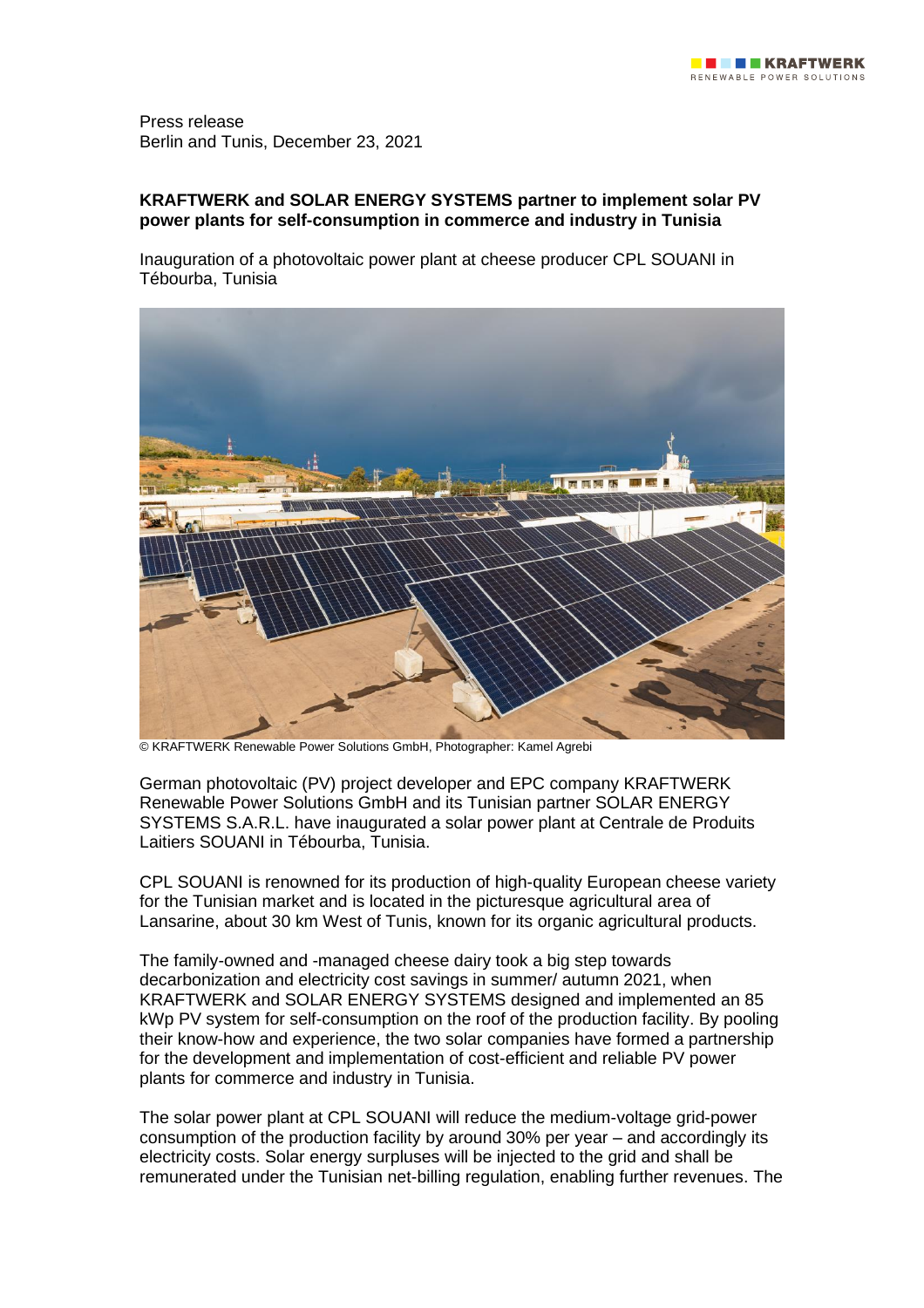installation is financed by a mix of CPL SOUANI's own capital and a loan with favorable conditions from the bank UIB under the program SUNREF Tunisie and shall receive an investment subsidy from SUNREF and from Agence Nationale pour La Maitrise de l'Énergie (ANME) after grid commissioning. The customized PV power plant, the smart financing structure, and the support programs allow for a profitable investment with a short payback period. In addition, the PV system will reduce CPL SOUANI's CO<sup>2</sup> emissions by around 70 tons per year.

On December 9, the solar power system was inaugurated at an exclusive event at CPL SOUANI in Lansarine, Tébourba attended by around 30 guests from Tunisia and Germany representing the project partners, financing institutions as well as authorities and the private sector. In the event, representatives from the German Embassy in Tunis, the Tunisian Ministry of Industry, Mines, and Energy, ANME, SUNREF Tunisie and UIB emphasized the lighthouse character of the successful Tunisian-German model project.

Commissioning and grid-connection of the PV power plant shall take place before the end of the year 2021.



© KRAFTWERK Renewable Power Solutions GmbH, Photographer: Kamel Agrebi

The PV power plant for CPL SOUANI was selected as a showcase installation. This project is part of the worldwide dena Renewable Energy Solutions Programme coordinated by the Deutsche Energie-Agentur (dena) - the German Energy Agency and supported by the German Federal Ministry for Economic Affairs and Energy (BMWi) within the German Energy Solutions Initiative. The dena RES Programme, known for its high selection criteria and standards, has previously worked with KRAFTWERK on another lighthouse project in Chile.

Dr. Roman Brinzanik, Director New Markets at KRAFTWERK, pointed out: "This model project and the cooperation demonstrate how solar PV power plants can be successfully financed and implemented in the commercial and industrial sector in Tunisia. It is a win-win situation. With its own investment, CPL SOUANI saves energy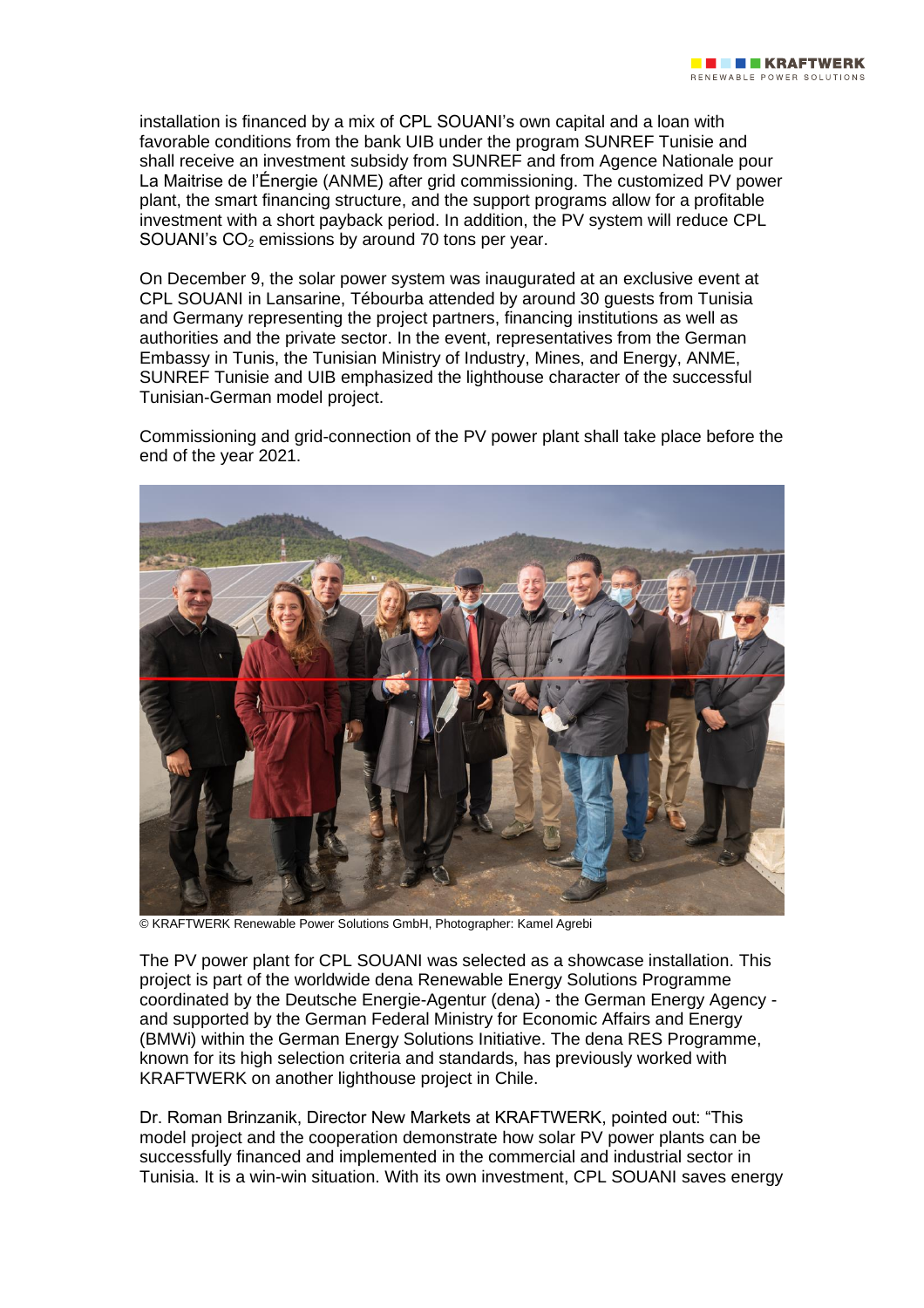costs and at the same time protects the environment by reducing  $CO<sub>2</sub>$  emissions. Through such solar power plants for self-consumption, the private sector can substantially help accelerating Tunisia's ambitious transition towards affordable and clean energy."

Mr. Mohamed Salah Gahbiche, CEO of CPL SOUANI, stated: "During my professional career as economic advisor to the Tunisian Ambassador in West Germany back in the late 1970's, I was impressed by the renowned German quality. This has been a great incentive for me to select a German company for this project. It is a great pleasure for us to deal with KRAFTWERK and we are happy with the result."

Ms. Rike Sohn, Deputy Head of German Development Cooperation, German Embassy in Tunis, emphasized: "Germany supports the Tunisian energy transition with its technology, its experience in climate protection and renewable energy, with its companies and the quality of their projects. It is in this spirit and with the support of the dena RES Programme that this pilot project could be installed in order to encourage the technology transfer into the promising Tunisian photovoltaic market."



© KRAFTWERK Renewable Power Solutions GmbH, Photographer: Kamel Agrebi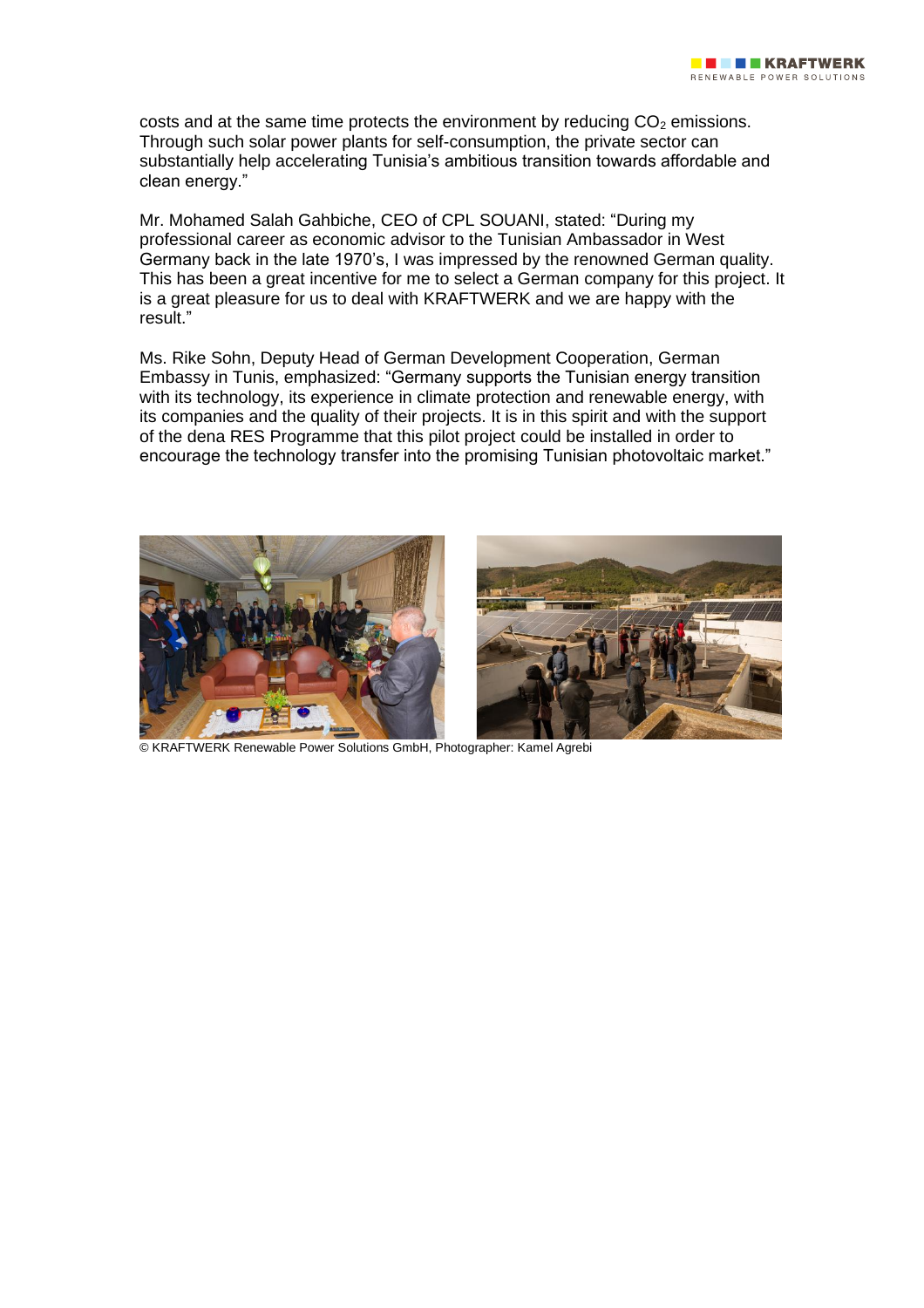## **Technical Project Information**

| Location:              | CPL SOUANI, Tebourba, Governate Manouba, Tunisia |
|------------------------|--------------------------------------------------|
| PV power:              | 85 kWp                                           |
| Plant type:            | Grid-connected (medium voltage)                  |
| <b>Business model:</b> | Self-consumption                                 |
| Solar output:          | $\sim$ 130,000 kWh p.a.                          |
| $CO2$ savings:         | $\sim$ 70 tons p.a.                              |
| Modules:               | JinkoSolar JKM520M-7TL4-V                        |
| Inverter:              | <b>REFUsol 100K</b>                              |
| Mounting structure:    | K2 Systems TiltUp Vento                          |
| Completion:            | November 2021                                    |

## **About the project partners:**

## **Kraftwerk Renewable Power Solutions**

Kraftwerk Renewable Power Solutions was founded in 2010 in Weingarten, Germany and has project offices in Berlin, Frankfurt, Tunis, Cairo, Lima, and Santiago de Chile. Kraftwerk develops and implements customized solar energy solutions for grid-connected and off-grid applications and provides owner's engineering and EPCM services. [www.kraftwerk-rps.com](http://www.kraftwerk-rps.com/)

#### **Solar Energy Systems**

Solar Energy Systems is a Tunisian company providing engineering and installation of turnkey renewable energy projects. It was established by Dr. Ali Kanzari in 1992 and is a Tunisian leader. Solar Energy Systems operates in several fields: photovoltaics (decentralized electrification with solar energy, solar water pumping, cathodic protection, marine lighting, solar water desalination, grid-connected PV), biogas, CHP&CCHP, and wind energy.

#### **CPL Souani**

CPL Souani was founded in 1983 by Mr. Mohamed Salah Gahbiche. The company is known for its high-quality cheese variety, especially for its French Camembert and for other cheese specialties such as Swiss cheese and Italian Mozarella among others. The plant is located in the agricultural area of Lansarine, about 30 km West of Tunis, known for its organic agricultural products that are exported to Europe and also to the United States. [www.souani.tn](http://www.souani.tn/)

#### **German Energy Agency (dena)**

dena is the centre of expertise for energy efficiency, renewable energy sources and intelligent energy systems. As Agency for Applied Energy Transition we help achieve energy and climate policy objectives by developing solu-tions and putting them into practice, both nationally and internationally. In order to do this, we bring partners from politics and business together, across sectors. dena's shareholders are the Federal Republic of Germany and the KfW Group. [www.dena.de/en](http://www.dena.de/en)

#### **German Energy Solutions Initiative**

The transfer of energy expertise, the promotion of foreign trade and the facilitation of international development cooperation are part of the German Energy Solutions Initiative, which is coordinated and financed by the German Federal Ministry for Economic Affairs and Energy. The initiative offers networking and business opportunities in Germany and abroad, it showcases reference projects and facilitates know-how exchange. [www.german-energy](http://www.german-energy-solutions.de/en)[solutions.de/en](http://www.german-energy-solutions.de/en)

#### **dena Renewable Energy Solutions Programme (dena RES Programme)**

The dena RES Programme was developed by the Deutsche Energie-Agentur (dena) – the German Energy Agency. This programme, supported by the Federal Ministry for Economic Affairs and Energy within the German Energy Solutions Initiative, helps German renewable